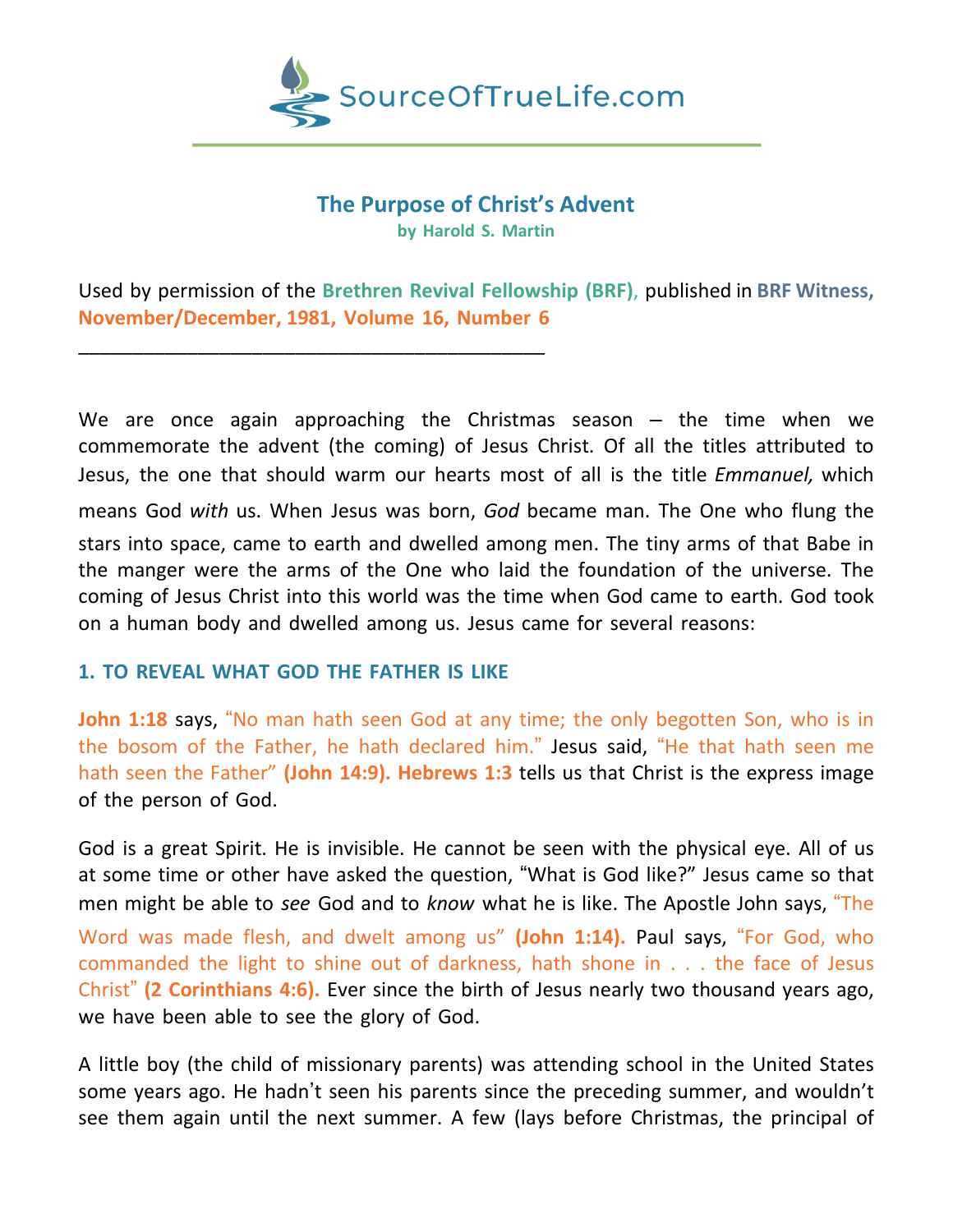the school said to him, "Jimmy, what would you like to have most of all at Christmas?" There was a picture (on the principal's desk) of the boy's missionary father. The boy looked at the framed picture for a little while, and then after a few moments. he said to the principal, "I want my father to step out of that frame." And you know – this little boy voiced the cry of all humanity. The Greek philosopher Plato said many years ago that he hoped some day to see God walk down the streets of Athens. In Israel, generation after generation looked for the Messiah. Soon after Adam and Eve were driven out of the Garden , they looked for the promised Redeemer. *And then one night nearly two thousand years ago, God stepped out of the frame of the universe, and appeared on earth in the Person of Jesus Christ.* Before this, the eternal God had never been seen by mortal eyes. Even the Old Testament patriarchs did not see God in his real essence, but only in angelic form (or in what is more properly called a *theophany).* Jesus came to this earth so that we might learn to know better what God is like.

## **2. TO ATONE FOR AND TO PUT AWAY SIN**

**1 John 3:5** says, "Ye know that he was manifested to take away our sins." Jesus speaking of his death, said, "For this cause came I into the world." Paul says in **1 Timothy 1:15,** "Christ Jesus came into the world to save sinners, of whom I am chief." Jesus Christ came to Bethlehem primarily to die. He came to earth as the Baby of Bethlehem in order that he might later become the Christ of Calvary.

All men have sinned. Everyone of us has fallen short of the standard which God demands. *And our sin places a separation between us and God.* And the gulf is so wide (the separation is so great) that none of us by his own efforts is able to close it.

Many seem to think that the gulf between man and God can be closed by *good works.* If you say so many prayers, and give so many alms, or make a pilgrimage to some holy place -these things somehow are supposed to erase a sinner's guilt. But this will never do. Take the person who drives his car faster than the speed limit. What can he do to atone for the wrong he has done? If he thinks good works will do it (if he thinks good deeds are going to atone for the wrong he has done), then he can diligently observe all the traffic laws for the rest of the day. But any policeman will assure you that this is not enough. There's a penalty for disobedience, and no amount of carefulness *afterward,* will atone for *past* disobedience. If you fall short of God's standard on Monday, you can never erase that guilt by walking straight on Tuesday! No person can erase his own guilt, and neither can any other human being erase it for him. Every person (no matter how upright and how morally clean he lives), still has come short of God's demands, and thus needs to be saved. He cannot save himself.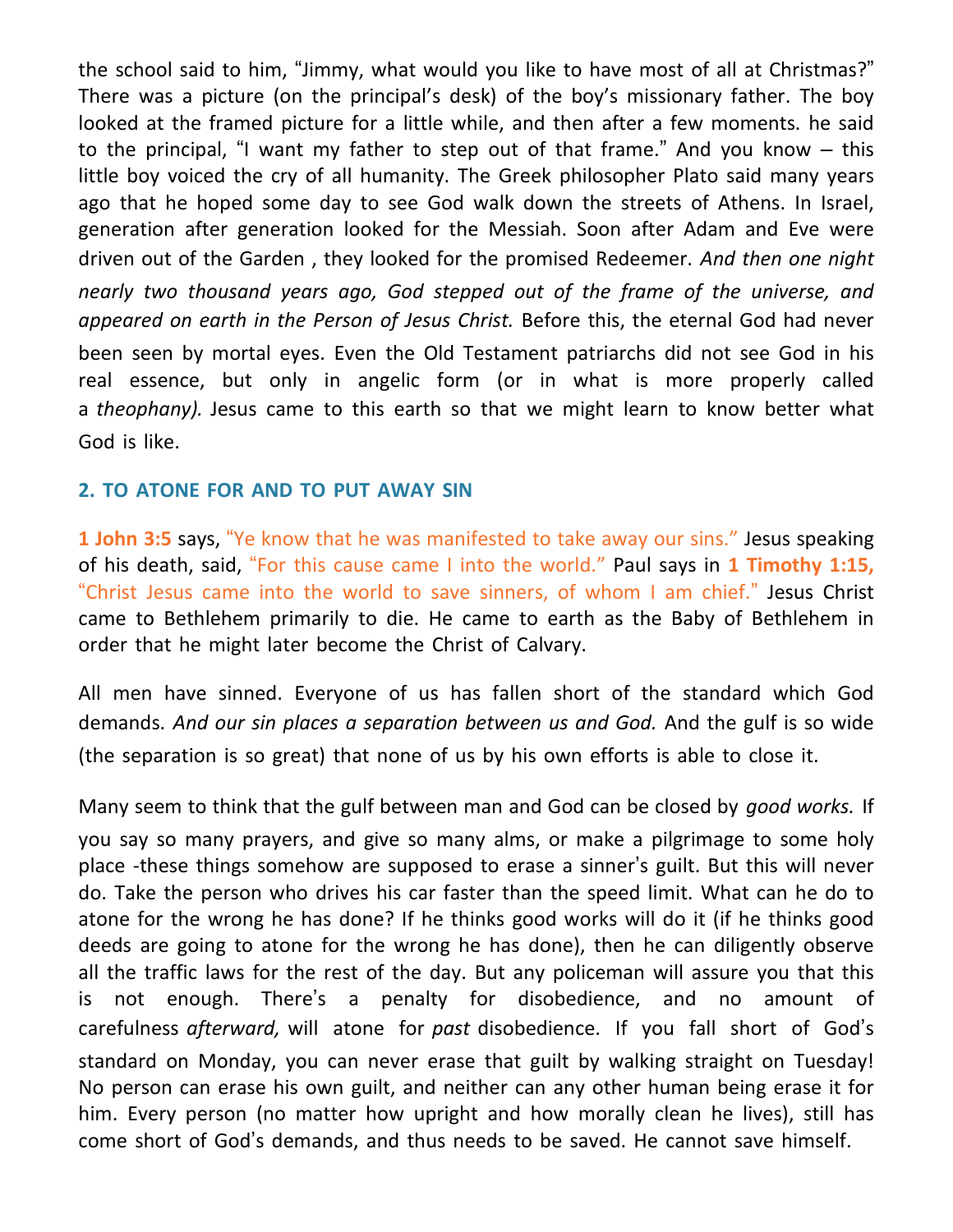Suppose a plane is flying toward a base in the continent of Antarctica, and suddenly it crashes into the frigid waters north of the continent. Three men are thrown into the ocean, and the plane sinks at once. Nobody is near the spot, and the closest land-area is the country of New Zealand, a thousand miles away. One of the men can swim for ten minutes; the second man can swim for two hours; the third man is the world's champion long-distance swimmer.

Which of those three men are going to reach safety? And the answer is obvious – none of them! The only difference between them is that the one man will drown in ten minutes, another in two hours, and the champion, a few hours later. *And this is a parable of human family.* The criminal is like the swimmer who is able to keep afloat for ten minutes. The average man is represented by the swimmer who can stay on the surface for two hours. And even the unusual man (honest, upright, and a good citizen), like the champion swimmer is still unable to reach land.

Every person needs a Saviour (no matter how good he is). And the message of Christmas is this: "For unto you is born this day in the city of David, a Saviour" **(Luke 2:11).** The brightest message that has ever been delivered to mankind, is the glad news that in some mysterious way (which we will never be able to quite fully comprehend), Jesus Christ puts himself underneath our sin, and lifts it off from our soul, and takes it away. **1 John 3:5** says "Ye know that he was manifested to take away our sins." The phrase *take away* simply means to *remove the guilt and punishment of sin, by paying the price.* The angel said to Joseph, "And she shall bring forth a son, and thou shalt call his name Jesus, for he shall save his people from their sins" **(Matthew 1:21).**

## **3. TO DESTROY THE WORKS OF THE DEVIL**

**1 John 3:8** says, "For this purpose the Son of God was manifested, that he might destroy the works of the devil." This message is a sentence filled with good news. The devil is a murderer and a liar. The Bible says he is lawless and deceitful and subtle. He alienates from God; he blinds to the truth; he promotes selfishness and jealousy and cruelty. But the Bible says that Jesus Christ came that He might destroy the works of the deviI.

The word translated *destroy* is the Greek word *luo*. It doesn't mean to *demolish* or to *break up* but it means *to loosen one who is bound,* or to *set free.* When Jesus raised Lazarus from the tomb, He said, "Loose him and let him go." The word *loose* is the same Greek word as the one translated *destroy* in **I John 3:8.** For this purpose was the Son of God manifested, that He might loosen and set men free from the works of the devil.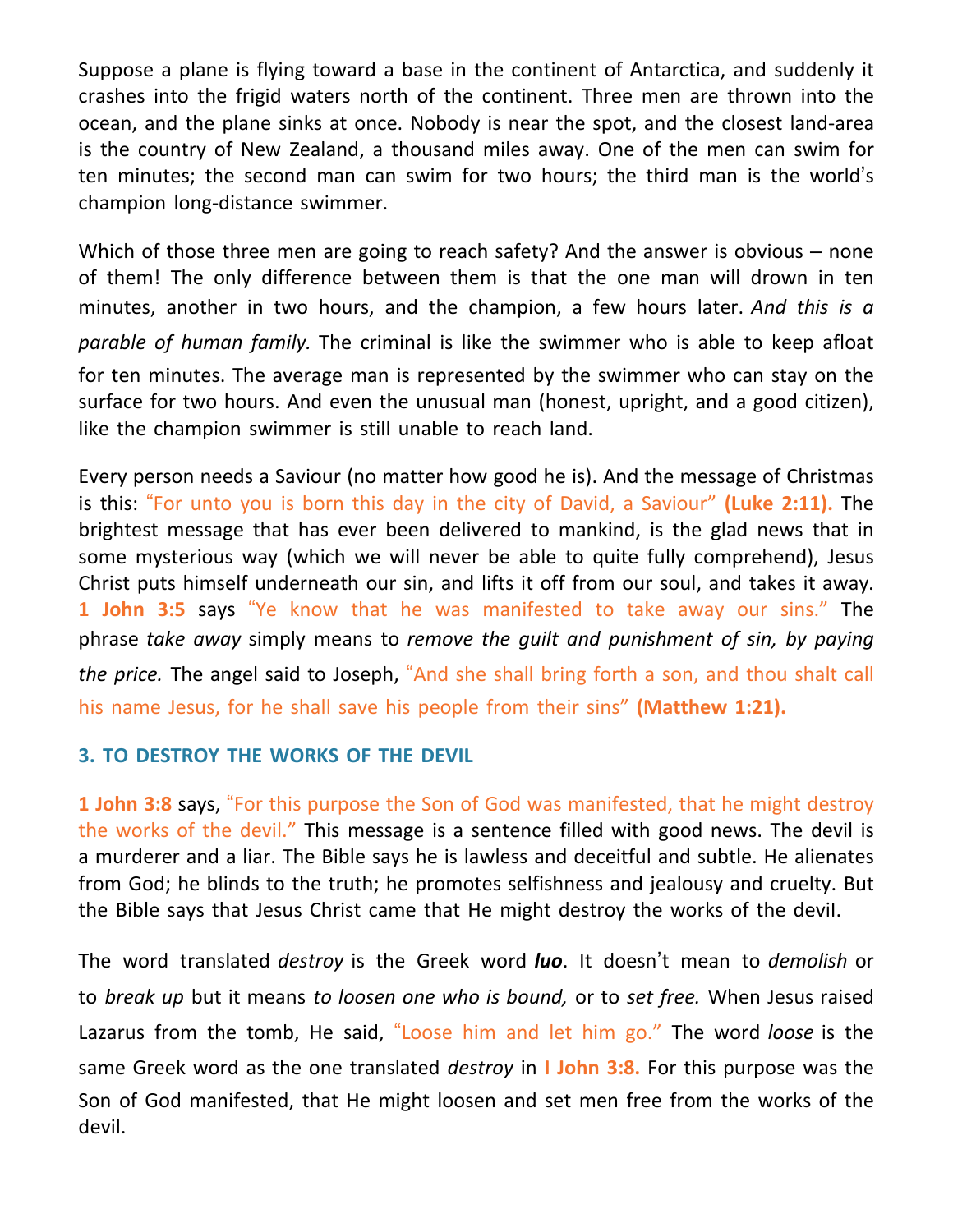Eddie Taylor was once a drunkard that slept-off his drunken stupors under the boardwalk at Atlantic City. He was about as far gone as a man can get. He staggered from tavern to tavern at the south-end of the city –and then after he had soaked himself with liquor, he flopped beneath the boardwalk, and slept off his stupor. He wrapped himself in old newspapers to keep warm. The devil brings men into a sorry state.

But one day Eddie Taylor responded to the Gospel invitation, and became a new man in Christ Jesus. Today beer and liquor no longer attract him. Jesus Christ has delivered him (loosened him from the power of drink). He hasn't touched alcoholic beverages for many years. For this purpose the Son of God was manifested, that He might loosen men from the works of the devil **(1 John 3:8).**

One of the reasons Jesus came to Bethlehem was to destroy the works of the devil. And nothing that the devil has ever done, is too hard for Jesus to undo. If you find yourself living under the power of the devil's grip, remember that Jesus Christ who was born on Christmas Day, came to set you free. It you will give your life in surrender to Him, He will loosen the grip Satan has over you, and set you free from the bondage of sin. He will give you power to live a new kind of life. For this purpose the Son of God was manifested, that he might destroy (set free from) the works of the devil.

### **4. TO PREPARE FOR THE SECOND ADVENT**

Hebrews 9:28 says, "So Christ was once offered to bear the sins of many, and unto them that look for him, shall he appear the second time without sin unto salvation." At this season of the year, our thoughts turn with gladness to the first coming of Jesus. We're reminded of the songs that the shepherds heard, and of the hope that filled their hearts, and of the star that shone over the place where the Child lay. And yet we are all conscious of the fact that this present age cannot continue on like it's going. Sin abounds on every hand. Crime is on the increase. Lawlessness is sometimes encouraged. Peace and righteousness have not been established. Mankind threatens to wipe civilization off the face of the earth. Deep down within, we realize that something *more* is needed.

The main theme that recurs over and over again in the Bible, is the teaching that Jesus Christ is coming to this earth twice! Most people live as if life as we know it today is going to continue on like this forever. They say the grass is still green, cows give milk, hens lay eggs, and dogs bark at the moon. This is the way it always was. But remember, the Bible says that this same Jesus who came to Bethlehem *is going to come a second time.* Life as we know it today will come to an end.